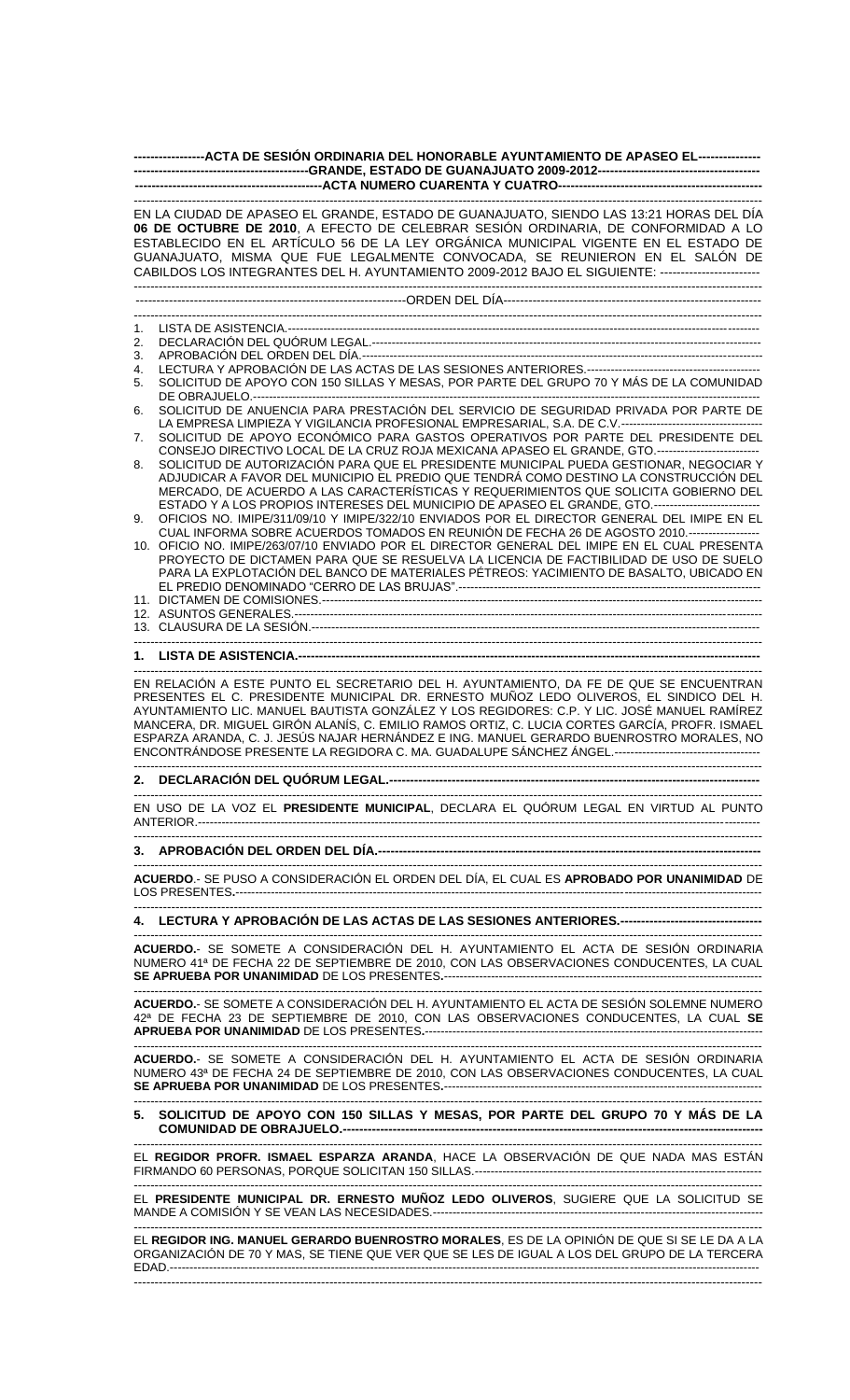EL **REGIDOR C. J. JESÚS NAJAR HERNÁNDEZ**, HACE EL COMENTARIO DE QUE ESTE GRUPO TIENE ACTIVIDADES CON LA MISIÓN CULTURAL QUE ESTA EN OBRAJUELO, Y DICE QUE SERIA CUESTIÓN DE ANALIZARLO BIEN PUES LLEVA SUS CONTRAS Y TAMBIÉN SU LADO POSITIVO.---------------------------------------------

------------------------------------------------------------------------------------------------------------------------------------------------------- **ACUERDO**.- SE APRUEBA QUE LA SOLICITUD DE APOYO CON 150 SILLAS Y MESAS, POR PARTE DEL GRUPO 70 Y MAS DE LA COMUNIDAD DE OBRAJUELO, PASE A LA COMISION DE EDUCACIÓN, CULTURA, RECREACIÓN Y DEPORTE PARA SU ANÁLISIS Y POSTERIOR DICTAMEN. **SE APRUEBA POR UNANIMIDAD** DE LOS PRESENTES**.**-------------------------------------------------------------------------------------------------------------------------------------- -------------------------------------------------------------------------------------------------------------------------------------------------------

## **6. SOLICITUD DE ANUENCIA PARA PRESTACIÓN DEL SERVICIO DE SEGURIDAD PRIVADA POR PARTE DE LA EMPRESA LIMPIEZA Y VIGILANCIA PROFESIONAL EMPRESARIAL, S.A. DE C.V.---------**

------------------------------------------------------------------------------------------------------------------------------------------------------- **ACUERDO**.- SE APRUEBA QUE LA SOLICITUD DE ANUENCIA PARA PRESTACIÓN DEL SERVICIO DE SEGURIDAD PRIVADA POR PARTE DE LA EMPRESA LIMPIEZA Y VIGILANCIA PROFESIONAL EMPRESARIAL, S.A. DE C.V., PASE A LA COMISION DE SEGURIDAD, TRANSITO, TRANSPORTE Y PROTECCION CIVIL PARA SU ANÁLISIS Y POSTERIOR DICTAMEN. **SE APRUEBA POR UNANIMIDAD** DE LOS PRESENTES**.**-------------------------

## ------------------------------------------------------------------------------------------------------------------------------------------------------- **7. SOLICITUD DE APOYO ECONÓMICO PARA GASTOS OPERATIVOS POR PARTE DEL PRESIDENTE**  DEL CONSEJO DIRECTIVO LOCAL DE LA CRUZ ROJA MEXICANA APASEO EL GRANDE, GTO.---

------------------------------------------------------------------------------------------------------------------------------------------------------- EL **REGIDOR PROFR. ISMAEL ESPARZA ARANDA**, OPINA QUE SE LES SIGA APOYANDO CON EL ACUERDO QUE SE APROBÓ PARA ESTE AÑO.-------------------------------------------------------------------------------------------------------------

------------------------------------------------------------------------------------------------------------------------------------------------------- EL **REGIDOR DR. MIGUEL GIRÓN ALANÍS**, MANIFIESTA QUE ESTA DE ACUERDO CON LO QUE DICE EL REGIDOR PROFR. ISMAEL ESPARZA, PERO SOLICITA QUE DIGAN QUE PROYECTOS TIENEN EN MENTE PARA EL PRÓXIMO AÑO Y QUE SE TENGAN MAS ACTIVIDADES QUE CAPTEN MAS DINERO PARA QUE CUBRAN SUS NECESIDADES.----

------------------------------------------------------------------------------------------------------------------------------------------------------- **ACUERDO**.- EN RELACIÓN A LA SOLICITUD DE APOYO ECONÓMICO PARA GASTOS OPERATIVOS POR PARTE DEL PRESIDENTE DEL CONSEJO DIRECTIVO LOCAL DE LA CRUZ ROJA MEXICANA APASEO EL GRANDE, GTO., SE APRUEBA QUE SE SIGA OTORGANDO EL APOYO DE \$ 10,000.00 MENSUALES APROBADO EN LA SESIÓN 28ª ORDINARIA DE FECHA 04 DE JUNIO DE 2010 HASTA DICIEMBRE DE 2010 Y SE RETOME ESTA SOLICITUD PARA EL PRÓXIMO AÑO PREVIA PRESENTACIÓN DE SU PLAN DE TRABAJO. **SE APRUEBA POR UNANIMIDAD DE LOS PRESENTES.------**

------------------------------------------------------------------------------------------------------------------------------------------------------- **8. SOLICITUD DE AUTORIZACIÓN PARA QUE EL PRESIDENTE MUNICIPAL PUEDA GESTIONAR, NEGOCIAR Y ADJUDICAR A FAVOR DEL MUNICIPIO EL PREDIO QUE TENDRÁ COMO DESTINO LA CONSTRUCCIÓN DEL MERCADO, DE ACUERDO A LAS CARACTERÍSTICAS Y REQUERIMIENTOS QUE SOLICITA GOBIERNO DEL ESTADO Y A LOS PROPIOS INTERESES DEL MUNICIPIO DE APASEO EL GRANDE, GTO.---**

------------------------------------------------------------------------------------------------------------------------------------------------------- EL **REGIDOR ING. MANUEL GERARDO BUENROSTRO MORALES**, DICE QUE PORQUE NO SE NEGOCIA DE UNA VEZ LO DEL ÁREA DE DONACIÓN.-------------------------------------------------------------------------------------------------------

------------------------------------------------------------------------------------------------------------------------------------------------------- LA **REGIDORA C. LUCIA CORTES GARCÍA**, MANIFIESTA QUE ESTE NUEVO MERCADO SI SEA PARA LOS VENDEDORES AMBULANTES Y NO PARA BENEFICIAR A GRUPOS O PERSONAS QUE NADA TENGAN QUE VER CON LOS AMBULANTES.----------------------------------------------------------------------------------------------------------------------------

------------------------------------------------------------------------------------------------------------------------------------------------------- EL **SECRETARIO DEL H. AYUNTAMIENTO LIC. JUAN ANTONIO GARCÍA OLIVEROS**, DA LECTURA A LOS ELEMENTOS QUE FORTALECERÁN LA OPERACIÓN DEL NUEVO CENTRO DE ABASTOS, MISMOS QUE SE ENCUENTRAN EN EL INFORME FINAL DE LA SECRETARIA DE DESARROLLO ECONÓMICO SUSTENTABLE, QUE SE ANEXA AL APÉNDICE DEL ACTA DE LA PRESENTE SESIÓN Y QUE SON LOS SIGUIENTES: 1. UN PADRÓN OFICIAL DE COMERCIANTES, DONDE LA PRIORIDAD SERA ATENDER EL AMBULANTAJE, OFRECIÉNDOLES UN LUGAR DIGNO PARA EJERCER SU TRABAJO, ASÍ COMO LIBERAR LAS CALLES PARA CAMBIAR LA FISONOMÍA QUE SE TIENE DE LAS MISMAS. 2. UNA VEZ ATENDIDA ESTA NECESIDAD SE DEBERÁN DE BUSCAR GIROS COMPLEMENTARIOS LOS CUALES SIRVAN AL CENTRO DE ABASTO PARA DIVERSIFICAR LOS PRODUCTOS Y POR ENDE OFRECERLE VARIEDAD A LOS CONSUMIDORES. 3. DOTAR DE TODA LA INFRAESTRUCTURA NECESARIA PARA FACILITAR EL ACCESO AL CENTRO DE ABASTO. (VIALIDADES, PAVIMENTOS, ELECTRIFICACION, CONSIDERAR SERVICIOS EXISTENTES Y NECESARIOS, ASI COMO EQUIPAMIENTO, PARADEROS DE AUTOBUSES). 4. CONTAR CON UN REGLAMENTO Y POLÍTICAS PARA LA OPERACIÓN OPTIMA DEL MERCADO: LOS HORARIOS DE ATENCIÓN DEBEN ESTANDARIZARSE, LOS ESPACIOS DEBEN RESPETARSE Y DE LA MISMA MANERA ES IMPORTANTE QUE LOS LOCALES ABRAN DIARIAMENTE, ASÍ MISMO DEFINIR LOS MÉTODOS DE ASIGNACIÓN DE CONCESIONES O COMODATO CON CADA UNO DE LOS COMERCIANTES. Y 5. SE CONTEMPLE CONCENTRAR TODO EL COMERCIO INFORMAL DE APASEO EL GRANDE EN ESTE PROYECTO.-------------------------------------------------------------------------------------------------

------------------------------------------------------------------------------------------------------------------------------------------------------- **ACUERDO**.- SE AUTORIZA REALIZAR LA PERMUTA DEL TERRENO CON UNA SUPERFICIE DE UNA HECTAREA, QUE SE HABÍA COMPRADO EN LA ADMINISTRACIÓN 2006-2009, PARA LA CONSTRUCCIÓN DE UN MERCADO MUNICIPAL, EL CUAL SE UBICA POR LAS INMEDIACIONES DEL AUDITORIO MUNICIPAL; EL CUAL SE IDENTIFICA CON LA ESCRITURA PUBLICA NO. 15,701 PASADA BAJO LA FE DEL LIC. J. JESUS ESTUPIÑAN CERRILLO DE FECHA 12 DE AGOSTO DE 2009, Y QUE DE DICHA ESCRITURA SE OTORGA UN PERMISO DE DIVISION POR 10,000 M2 CON LAS SIGUIENTES MEDIDAS Y LINDEROS: AL NORESTE 79.02 CON DERECHO DE VIA DE LA CARRETERA ASFALTADA A SAN RAMON, AL SUROESTE 78.23 CON AREA QUE SERA MOTIVO DE AFECTACION POR ALINEAMIENTO DE VIALIDAD, AL NOROESTE 136.48 MTS. CON RESTO DEL PREDIO, AL SURESTE 119.65 MTS. CON RESTO DE PREDIO (FUTURA VIALIDAD), Y EN CONSECUENCIA SE OTORGA A FAVOR DEL MUNICIPIO UN TERRENO CONOCIDO COMO "CARPINTEROS" EL CUAL SE ACREDITA CON LA ESCRITURA NO. 3,663 PASADA ANTE LA FE DEL LIC. EAGLE MALDONADO GARAVITO, TERRENO CON UNA SUPERFICIE DE 10,000.03 M2 Y SE AUTORIZA AL PRESIDENTE MUNICIPAL, SINDICO DEL H. AYUNTAMIENTO Y<br>SECRETARIO DEL H. AYUNTAMIENTO PARA FIRMAR LA ESCRITURA CORRESPONDIENTE. SE APRUEBA SECRETARIO DEL H. AYUNTAMIENTO PARA FIRMAR LA ESCRITURA CORRESPONDIENTE. **CON 8 VOTOS A FAVOR** Y UNA ABSTENCIÓN DEL PRESIDENTE MUNICIPAL, DR. ERNESTO MUÑOZ LEDO OLIVEROS POR TENER PARENTESCO CON EL INTERESADO, CON FUNDAMENTO EN EL ARTICULO 11, FRACCIÓN VIII DE LA LEY DE RESPONSABILIDADES ADMINISTRATIVAS DE LOS SERVIDORES PÚBLICOS DEL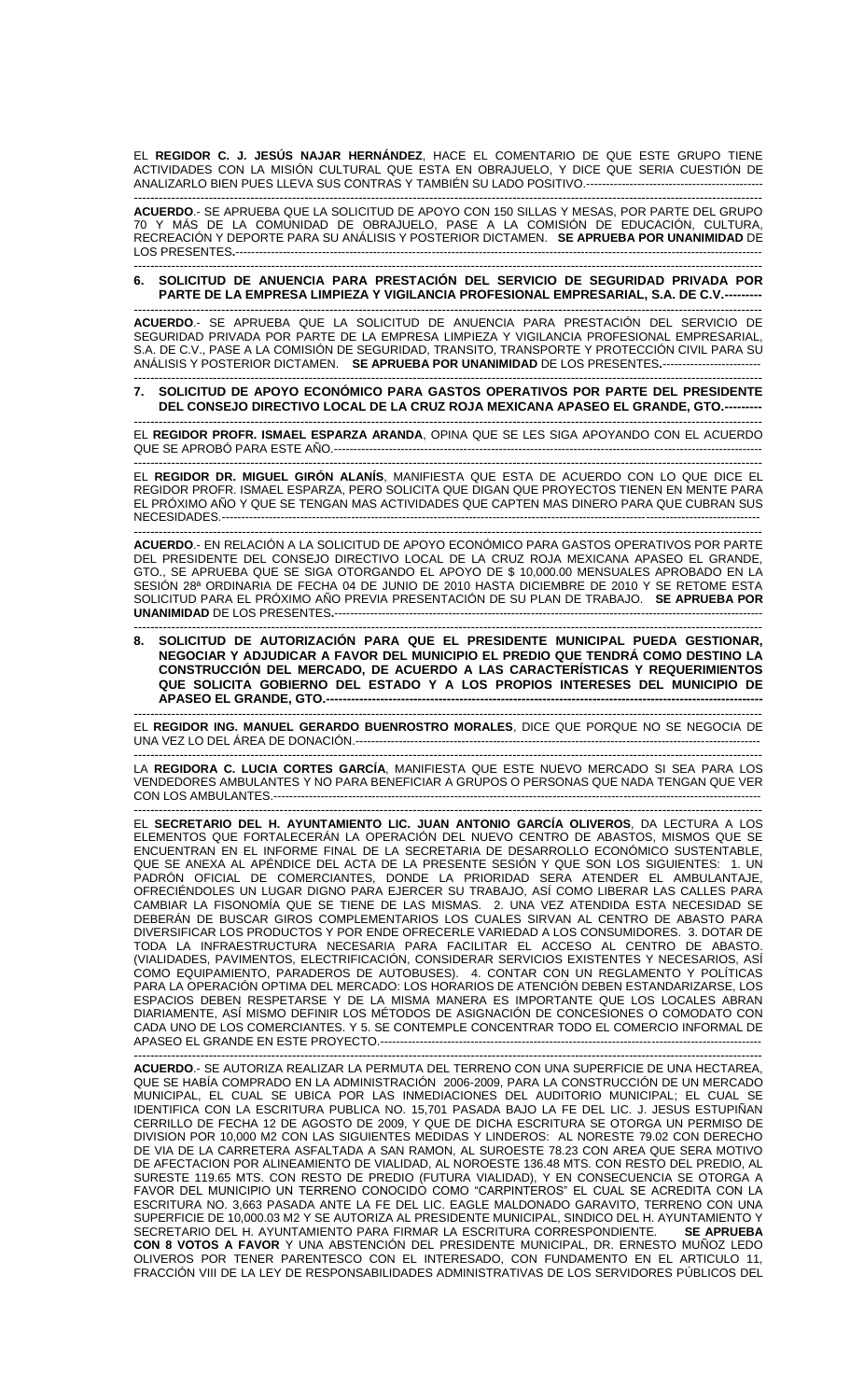ESTADO DE GUANAJUATO Y SUS MUNICIPIOS Y ARTICULO 53 DEL REGLAMENTO INTERIOR DEL H. AYUNTAMIENTO DE APASEO EL GRANDE, GTO.-----

------------------------------------------------------------------------------------------------------------------------------------------------------- **ACUERDO**.- SE AUTORIZA EL PAGO DE LA DIFERENCIA DEL COSTO DEL TERRENO PARA LA CONSTRUCCION DEL NUEVO MERCADO MUNICIPAL POR LA CANTIDAD DE \$ 3,100,000.00 (TRES MILLONES CIEN MIL PESOS 00/100M.N.) COMO PARTE COMPLEMENTARIA DE LA PERMUTA. **SE APRUEBA CON 8 VOTOS A FAVOR** Y UNA ABSTENCIÓN DEL PRESIDENTE MUNICIPAL, DR. ERNESTO MUÑOZ LEDO OLIVEROS POR TENER PARENTESCO CON EL INTERESADO, CON FUNDAMENTO EN EL ARTICULO 11, FRACCIÓN VIII DE LA LEY DE RESPONSABILIDADES ADMINISTRATIVAS DE LOS SERVIDORES PÚBLICOS DEL ESTADO DE GUANAJUATO Y SUS MUNICIPIOS Y ARTICULO 53 DEL REGLAMENTO INTERIOR DEL H. AYUNTAMIENTO DE APASEO EL GRANDE, GTO.------------------------------------------------------------------------------------------------------------------------------------------

------------------------------------------------------------------------------------------------------------------------------------------------------- **ACUERDO**.- SE AUTORIZA EL PAGO EN LA PRESENTE FECHA POR CONCEPTO DE PAGO DE ANTICIPO DE LA DIFERENCIA DEL COSTO DEL TERRENO PARA LA CONSTRUCCIÓN DEL NUEVO MERCADO MUNICIPAL POR LA CANTIDAD DE \$ 500,000.00 (QUINIENTOS MIL PESOS 00/100M.N.), A LA FIRMA DEL CONTRATO DE PROMESA DE COMPRA-VENTA, CANTIDAD QUE SE TOMARA DE LAS APORTACIONES DE LOS BENEFICIARIOS, REALIZANDO EL SIGUIENTE PAGO: EL 15 DE DICIEMBRE DE 2010 POR LA CANTIDAD DE \$ 200,000.00 (DOSCIENTOS MIL PESOS 00/100M.N.), ASI MISMO UN TERCER PAGO DE \$ 1,100,000.00 (UN MILLON CIEN MIL PESOS 00/100M.N.), EL 15 DE FEBRERO DE 2011, Y UN CUARTO PAGO DE \$ 1,300,000.00 (UN MILLON TRESCIENTOS MIL PESOS 00/100M.N.) EN EL MES DE OCTUBRE DE 2011 QUEDANDO ESTA COMO FECHA LIMITE DE PAGO, CON LA POSIBILIDAD DE QUE SI POR PARTE DE TESORERIA MUNICIPAL TUVIERA SOPORTE PARA HACER EL PAGO TOTAL ANTES DE LA FECHA LIMITE DE PAGO, LO PUEDA REALIZAR SIEMPRE Y CUANDO NO PERJUDIQUEN LOS INTERESES ECONOMICOS DEL MUNICIPIO. **SE APRUEBA CON 8 VOTOS A FAVOR** Y UNA ABSTENCIÓN DEL PRESIDENTE MUNICIPAL, DR. ERNESTO MUÑOZ LEDO OLIVEROS POR TENER PARENTESCO CON EL INTERESADO, CON FUNDAMENTO EN EL ARTICULO 11, FRACCIÓN VIII DE LA LEY DE RESPONSABILIDADES ADMINISTRATIVAS DE LOS SERVIDORES PÚBLICOS DEL ESTADO DE GUANAJUATO Y SUS MUNICIPIOS Y ARTICULO 53 DEL REGLAMENTO INTERIOR DEL H. AYUNTAMIENTO DE APASEO EL GRANDE, GTO.------------------------------------------------------------------------------------------

**ACUERDO**.- EN RELACIÓN A LA SUPERFICIE RESTANTE DEL TERRENO QUE ES DE 9,980.39 M2 PARA LA CONSTRUCCIÓN DEL NUEVO MERCADO MUNICIPAL SE AUTORIZA RECIBIRLA EN DONACIÓN, MISMA QUE SERA APLICADA UNICA Y EXCLUSIVAMENTE PARA AREA DE VIALIDADES TAL Y COMO SE MUESTRA EN EL PLANO ANEXO Y DE ACUERDO A LO QUE ESTABLECE LA LEY DE FRACCIONAMIENTOS DEL ESTADO DE GUANAJUATO. **SE APRUEBA CON 8 VOTOS A FAVOR** Y UNA ABSTENCIÓN DEL PRESIDENTE MUNICIPAL, DR. ERNESTO MUÑOZ LEDO OLIVEROS POR TENER PARENTESCO CON EL INTERESADO, CON FUNDAMENTO EN EL ARTICULO 11, FRACCIÓN VIII DE LA LEY DE RESPONSABILIDADES ADMINISTRATIVAS DE LOS SERVIDORES PÚBLICOS DEL ESTADO DE GUANAJUATO Y SUS MUNICIPIOS Y ARTICULO 53 DEL REGLAMENTO INTERIOR DEL H. AYUNTAMIENTO DE APASEO EL GRANDE, GTO.-------------------------------------------

-------------------------------------------------------------------------------------------------------------------------------------------------------

------------------------------------------------------------------------------------------------------------------------------------------------------- **9. OFICIOS NO. IMIPE/311/09/10 Y IMIPE/322/10 ENVIADOS POR EL DIRECTOR GENERAL DEL IMIPE EN EL CUAL INFORMA SOBRE ACUERDOS TOMADOS EN REUNIÓN DE FECHA 26 DE AGOSTO 2010.----**

------------------------------------------------------------------------------------------------------------------------------------------------------- EL **SÍNDICO DEL H. AYUNTAMIENTO LIC. MANUEL BAUTISTA GONZÁLEZ**, PREGUNTA AL DIRECTOR GENERAL DEL IMIPE CUANTOS MIEMBROS DEL CONSEJO SON.-------------------------------------------------------------------

------------------------------------------------------------------------------------------------------------------------------------------------------- A LO QUE EL **DIRECTOR GENERAL DEL IMIPE ING. ROBERTO RAMÍREZ MENDOZA** RESPONDE QUE SON 8.---- -------------------------------------------------------------------------------------------------------------------------------------------------------

EL **SÍNDICO DEL H. AYUNTAMIENTO LIC. MANUEL BAUTISTA GONZÁLEZ** CONSIDERA QUE SE CAE EN LA ILEGALIDAD PORQUE EN EL COMITÉ DE ADQUISICIONES DEL IMIPE NADA MAS ESTÁN 6 PERSONAS Y NO LAS 8 DEL CONSEJO EN REFERENCIA AL ARTICULO 16 QUE A LA LETRA SOSTIENE QUE LOS INTEGRANTES DEL CONSEJO DE ADMINISTRACION Y GOBIERNO SON LOS MISMOS QUE INTEGRARAN EL COMITÉ DE ADQUISICIONES.---------------------------------------------------------------------------------------------------------------------------------------

------------------------------------------------------------------------------------------------------------------------------------------------------- EL **REGIDOR C.P. Y LIC. JOSÉ MANUEL RAMÍREZ MANCERA**, MENCIONA QUE NO SE DEBIÓ DE HABER TOMADO EL ACUERDO EN SESIÓN DE CONSEJO, YA QUE EN EL REGLAMENTO DEL IMIPE MENCIONA QUIENES VAN A FUNGIR COMO YA LO ESTABLECE EL ART. 16 Y SURTE EFECTOS DESDE LA PUBLICACIÓN DEL MISMO.----------------------------------------------------------------------------------------------------------------------------------------------

------------------------------------------------------------------------------------------------------------------------------------------------------- EL **SECRETARIO DEL H. AYUNTAMIENTO LIC. JUAN ANTONIO GARCÍA OLIVEROS**, MANIFIESTA QUE EL ARTICULO 16 REFIERE QUE LOS INTEGRANTES DEL CONSEJO DE ADMINISTRACIÓN Y GOBIERNO, SON LOS MISMOS QUE VAN A PARTICIPAR EN EL COMITÉ DE ADQUISICIONES.-----------------------------------------------------------

------------------------------------------------------------------------------------------------------------------------------------------------------- EL **DIRECTOR GENERAL DEL IMIPE ING. ROBERTO RAMÍREZ MENDOZA**, SEÑALA QUE EN EL REGLAMENTO MUNICIPAL DICE COMO SE INTEGRA Y A TODOS SE LES CONVOCA A LAS REUNIONES.---------------------------------

------------------------------------------------------------------------------------------------------------------------------------------------------- EL **SECRETARIO DEL H. AYUNTAMIENTO LIC. JUAN ANTONIO GARCÍA OLIVEROS** SUGIERE QUE EL OFICIO VA PARA CONOCIMIENTO Y PARA QUE EL AYUNTAMIENTO SE DE POR ENTERADO Y MANIFIESTA QUE A JUICIO PERSONAL NO ES CORRECTA LA INTERPRETACIÓN QUE LE DA EL DIRECTOR DEL IMIPE, PUES EL AYUNTAMIENTO SE DA POR ENTERADO PERO NO AVALA O RESPALDA LA INTEGRACIÓN DEL PROPIO COMITÉ.---------------------------------------------------------------------------------------------------------------------------------------------------

EL **DIRECTOR GENERAL DEL IMIPE ING. ROBERTO RAMÍREZ MENDOZA**, MANIFIESTA QUE EL INSTITUTO ESTA A SU DISPOSICIÓN Y EL SE AJUSTA A LOS QUE ELLOS DIGAN, PERO MENCIONA QUE TIENE UN AÑO SIN VEHÍCULO Y QUE TOMEN USTEDES LA MEJOR DECISIÓN.----------------------------------------------------------------------

-------------------------------------------------------------------------------------------------------------------------------------------------------

------------------------------------------------------------------------------------------------------------------------------------------------------- EL **REGIDOR ING. MANUEL GERARDO BUENROSTRO MORALES**, DICE QUE SI HAY DIFERENCIAS EN LA OPINIÓN DEL LOS REGIDORES, SINDICO Y PRESIDENTE MUNICIPAL SE LES HAGA SABER POR ESCRITO.------

------------------------------------------------------------------------------------------------------------------------------------------------------- **ACUERDO**.- ESTE H. AYUNTAMIENTO 2009-2012 SE DA POR ENTERADO DEL CONTENIDO DE LOS OFICIOS NO. IMIPE/311/09/10, IMIPE/322/10 E IMIPE/336/10/10 (COMPLEMENTO DEL OFICIO NO. IMIPE/322/10), ENVIADOS POR EL DIRECTOR GENERAL DEL IMIPE EN EL CUAL INFORMA SOBRE ACUERDOS TOMADOS EN REUNIÓN DE FECHA 26 DE AGOSTO 2010. **SE APRUEBA POR UNANIMIDAD** DE LOS PRESENTES.----------------- -------------------------------------------------------------------------------------------------------------------------------------------------------